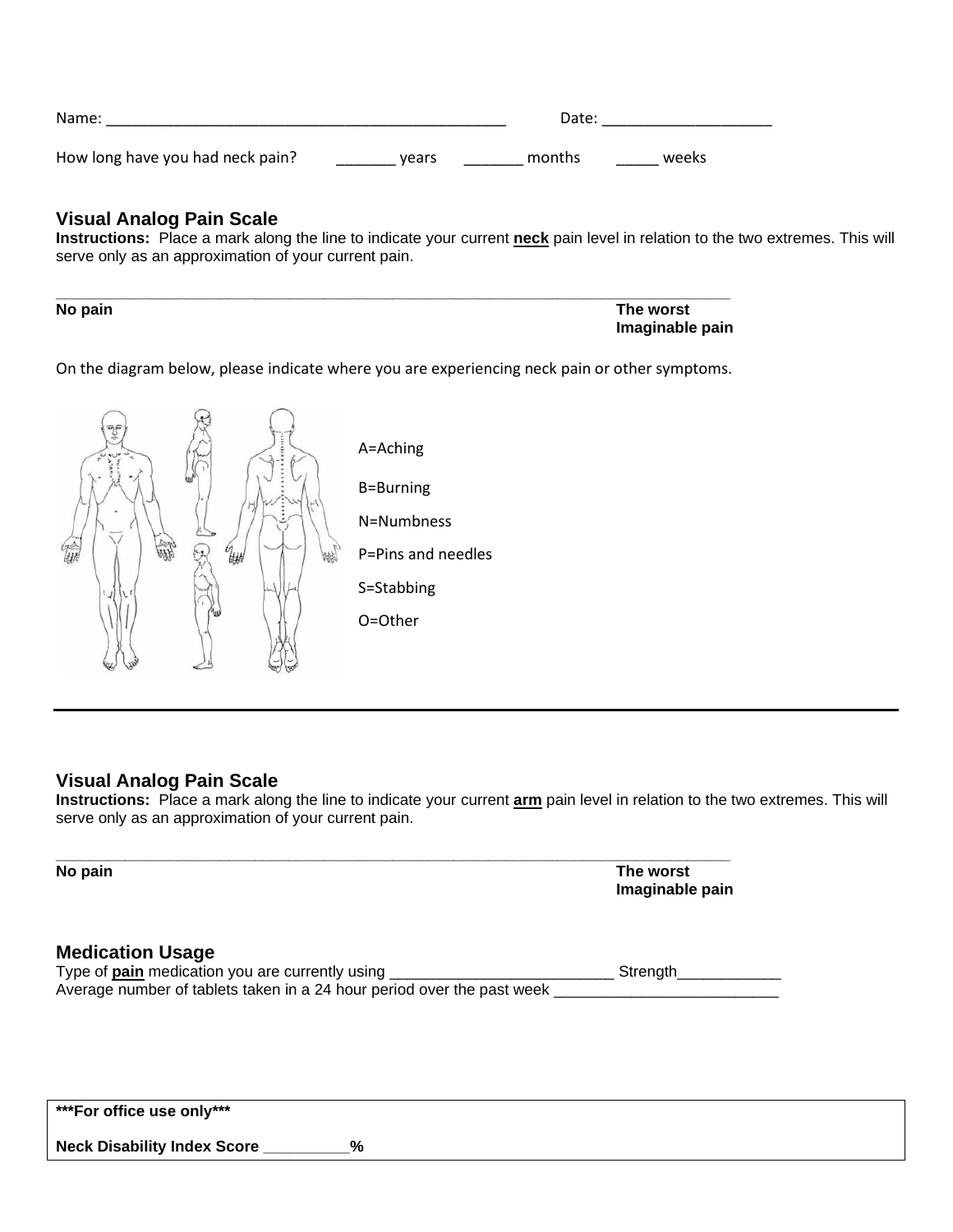## NECK PAIN DISABILITY INDEX QUESTIONNAIRE

This questionnaire is designed to enable us to understand how much your neck pain has affected your ability to manage your everyday activities. Please answer each section by circling the ONE CHOICE that most applies to you. We realize that you may feel that more than one statement may relate to you, but please just circle the one choice which closely describes your problem right now.

|    | <b>Section 1: Pain Intensity</b>                     | <b>Section 6: Work</b>                                          |
|----|------------------------------------------------------|-----------------------------------------------------------------|
| 1. | I have no pain at the moment                         | I can do as much work as I want to<br>1.                        |
| 2. | The pain is very mild at the moment                  | 2.                                                              |
|    |                                                      | I can only do my usual work, but no more                        |
| 3. | The pain is moderate at the moment                   | I can do most of my usual work, but no more<br>3.               |
| 4. | The pain is fairly severe at the moment              | I cannot do my usual work<br>4.                                 |
| 5. | The pain is very severe at the moment                | I can hardly do any work at all<br>5.                           |
| 6. | The pain is the worst imaginable at the moment       | I can't do any work at all<br>6.                                |
|    | Section 2: Personal Care (Washing, Dressing, etc.)   | <b>Section 7: Concentration</b>                                 |
|    | 1. I can look after myself normally without causing  | I can concentrate fully when I want to with no difficulty<br>1. |
|    | extra pain                                           | 2.<br>I can concentrate fully when I want to with slight        |
| 2. | I can look after myself normally but it causes       | difficulty                                                      |
|    | extra pain                                           | I have a fair degree of difficulty in concentrating when<br>3.  |
| 3. | It is painful to look after myself and I am slow     | I want to                                                       |
|    | and careful                                          | I have a lot of difficulty in concentrating when I want<br>4.   |
| 4. | I need some help but can manage most of my           | to                                                              |
|    | personal care                                        | I have a great deal of difficulty in concentrating when<br>5.   |
| 5. | I need help every day in most aspects of self        | I want to                                                       |
|    | care                                                 | 6.<br>I cannot concentrate at all                               |
| 6. | I do not get dressed, I wash with difficulty and     |                                                                 |
|    | stay in bed                                          |                                                                 |
|    | Section 3: Lifting                                   | <b>Section 8: Driving</b>                                       |
| 1. | I can lift heavy weights without extra pain          | I can drive my car without any neck pain<br>1.                  |
| 2. | I can lift heavy weights but it gives extra pain     | 2.<br>I can drive my car as long as I want with slight pain in  |
| 3. | Pain prevents me lifting heavy weights off the       | my neck                                                         |
|    | floor, but I can manage if they are conveniently     | 3.<br>I can drive my car as long as I want with moderate        |
|    | placed, for example on a table                       | pain in my neck                                                 |
| 4. | Pain prevents me from lifting heavy weights but I    | I can't drive my car as long as I want because of<br>4.         |
|    | can manage light to medium weights if they are       | moderate pain in my neck                                        |
|    | conveniently positioned                              | I can hardly drive at all because of severe pain in my<br>5.    |
| 5. | I can only lift very light weights                   | neck                                                            |
|    |                                                      |                                                                 |
| 6. | I cannot lift or carry anything                      | 6. I can't drive my car at all                                  |
|    | <b>Section 4: Reading</b>                            | <b>Section 9: Sleeping</b>                                      |
| 1. | I can read as much as I want to with no pain in      | I have no trouble sleeping<br>1.                                |
|    | my neck                                              | My sleep is slightly disturbed (less than 1 hr<br>2.            |
|    | 2. I can read as much as I want to with slight pain  | sleepless)                                                      |
|    | in my neck                                           | My sleep is mildly disturbed (1-2 hrs sleepless)<br>3.          |
| 3. | I can read as much as I want with moderate pain      | My sleep is moderately disturbed (2-3 hrs sleepless)<br>4.      |
|    | in my neck                                           | 5. My sleep is greatly disturbed (3-5 hrs sleepless)            |
|    | 4. I can hardly read at all because of moderate pain | My sleep is completely disturbed (5-7 hrs sleepless<br>6.       |
|    | in my neck                                           |                                                                 |
| 5. | I can hardly read at all because of severe pain in   |                                                                 |
|    | my neck                                              |                                                                 |
| 6. | I cannot read at all                                 |                                                                 |
|    | <b>Section 5: Headaches</b>                          | <b>Section 10: Recreation</b>                                   |
| 1. | I have no headaches at all                           | I am able to engage in all my recreation activities with<br>1.  |
| 2. | I have slight headaches, which come                  | no neck pain at all                                             |
|    | infrequently                                         | I am able to engage in all my recreation activities,<br>2.      |
| 3. | I have moderate headaches, which come                | with some pain in my neck                                       |
|    | frequently                                           | I am able to engage in most, but not all of my usual<br>3.      |
| 4. | I have severe headaches, which come                  | recreation activities because of pain in my neck                |
|    | frequently                                           | I am able to engage in a few of my usual recreation<br>4.       |
| 5. | I have headaches almost all the time                 | activities because of pain in my neck                           |
|    |                                                      | I can hardly do any recreation activities because of<br>5.      |
|    |                                                      | pain in my neck                                                 |
|    |                                                      | I can't do any recreation activities at all<br>6.               |